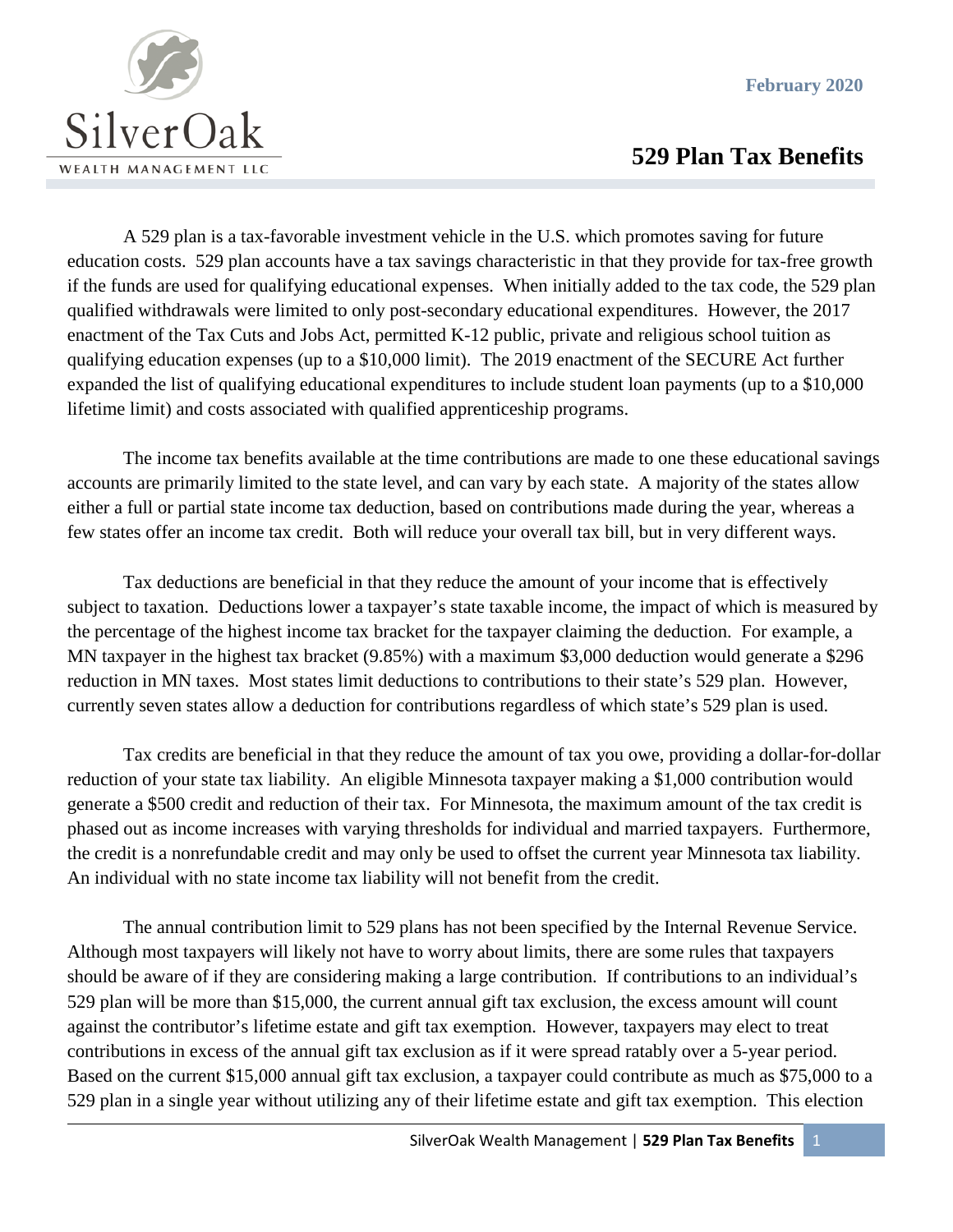must be properly made on an annual gift tax return filed for the year the contribution is made and 20% of the contribution will be reported on each of the five annual gift tax returns filed.

There are currently fourteen states that make saving for college a little easier by offering grants to participants' 529 plans. Some states provide matching contributions and others provide an initial contribution grant for opening an account. The matching contributions are similar to those of an employer 401(k) match, whereby the state matches contributions, or a percentage thereof, up to a certain specified level. Some states provide for a matching contribution only once when the account is initially established, and others provide contributions for multiple years. Currently, the State of Minnesota does not provide any matching contributions to taxpayer 529 accounts.

Attached is a summary of the tax benefits currently available by state. Should you have any questions regarding 529 plans, or need assistance in establishing a new account, please reach out to your investment advisor.

Disclaimer:

Information and analysis provided in this white paper are for general and educational purposes only. Any opinions expressed in this summary are not intended to be accounting, legal, tax or investment advice.

Investment decisions should be made based on an investor's specific circumstances taking into account items such as, risk tolerance, time horizon and goals and objectives. All investments have some level of risk associated with them and past performance is no guarantee of future success.

© 2020 SilverOak Wealth Management LLC